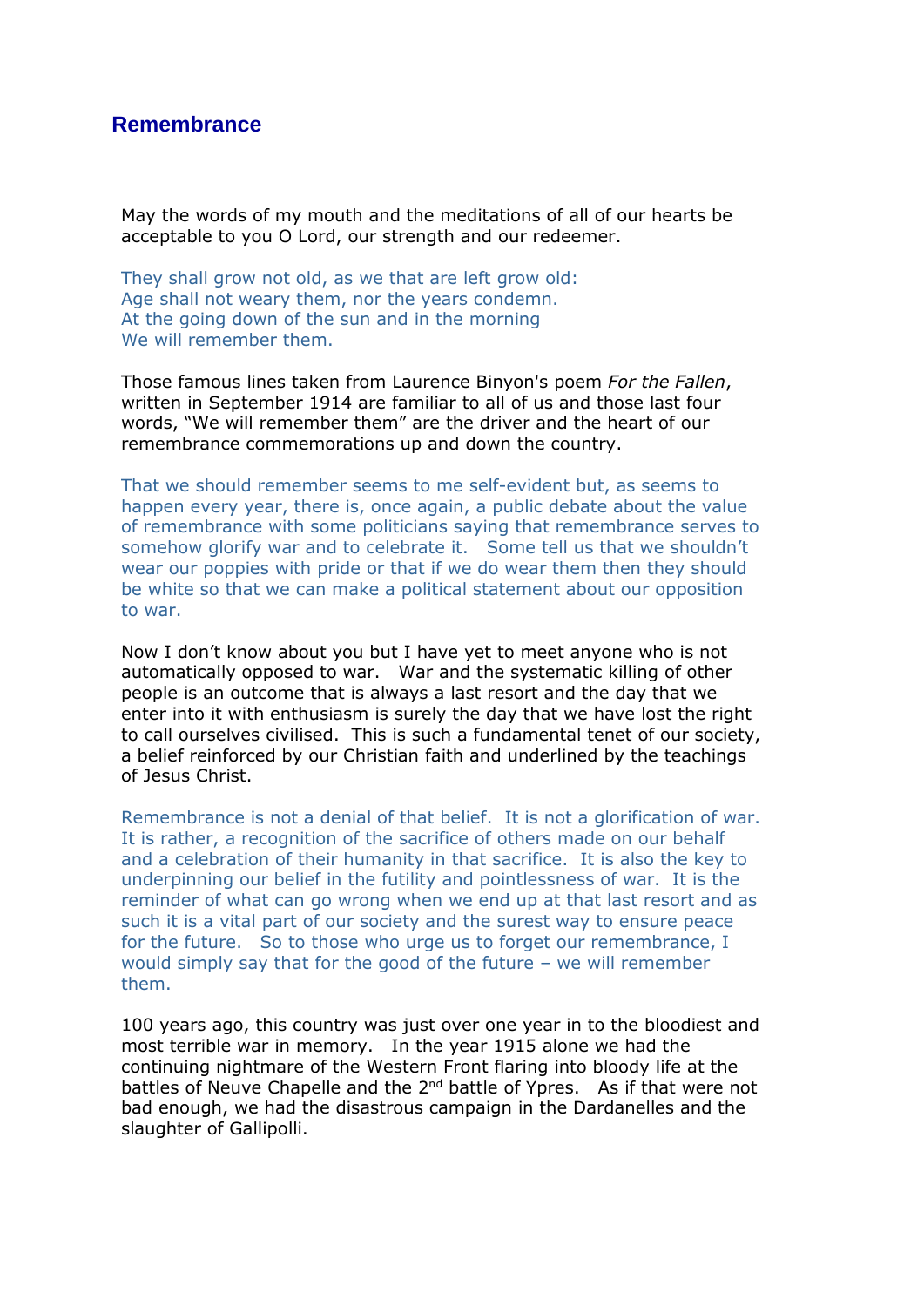In the coming year of 1916 we would have two of the defining battles of the war at Verdun and at the Somme. At Verdun the French and Germans fought themselves to a standstill to effectively gain no ground and yet that battlefield consumed 550,000 French soldiers and 440,000 Germans – almost a million men. To put that into context, that is equivalent to the entire current population of Cheshire.

At 7.30am on the 1<sup>st</sup> July 1916, a series of huge explosions were set off along the Western Front beside the river Somme and 150,000 thousand British troops filed out of their trenches and steadily walked towards German lines which they had been assured were destroyed by weeks of bombing. They were not. By the end of just that first day of the battle of the Somme, one in every three of those British soldiers had been killed or injured. There were 57,400 casualties, 19,200 of whom had been killed – the worst single day in the history of the British army. Again, to put it into context, that casualty number is equivalent to half the population of Chester – in one day of fighting.

The battle of the Somme raged on inexorably for another four and a half months. At the end of it, the Allies had pushed the German line back by 7 miles. The cost in terms of lives was truly shocking with combined British and French losses of 620,000 and a further 465,000 Germans.

These battles, at Ypres, Gallipolli, Verdun and the Somme remain fresh in the public consciousness and I, for one fervently hope and pray that that will remain the case for the next 100 years. There is no one now living who took part in the Great War and it will not be long before we say the same about the conflict in 1939 to 1945. The onus on us to keep alive the memories of these events is enormous. It is only by looking at the past that we learn lessons for the future.

For that reason, it is wonderful to come in to church this morning and see the beautiful remembrance display created by the Bunbury cubs. They were inspired by the amazing installation at the Tower of London, "Bloodswept lands and Seas of Red" by the artists Paul Cummins and Tom Piper. I'm sure that you all saw it – either in person or on the television. It consisted of 888,246 ceramic poppies cascading over the walls and into the moat of the Tower. Each poppy represented a British life lost in the Great War.

The wonderful thing about the installation for me was that 4 million people went along to see it and many millions more saw it on television, making it probably the biggest act of remembrance in history. It's inspired so many other acts of remembrance like the beautiful one we have here in church and through that ensures the ongoing remembrance that is so vital to the future peace of this country.

The overriding memory of the Great War is one of amazing selfsacrifice. It's a self-sacrifice that we find hard to understand today but one that is rooted in our Christian faith. The ultimate sacrifice of Christ on the cross was a sure belief, foundation and comfort for the men who marched to their deaths in Flanders fields. The knowledge that their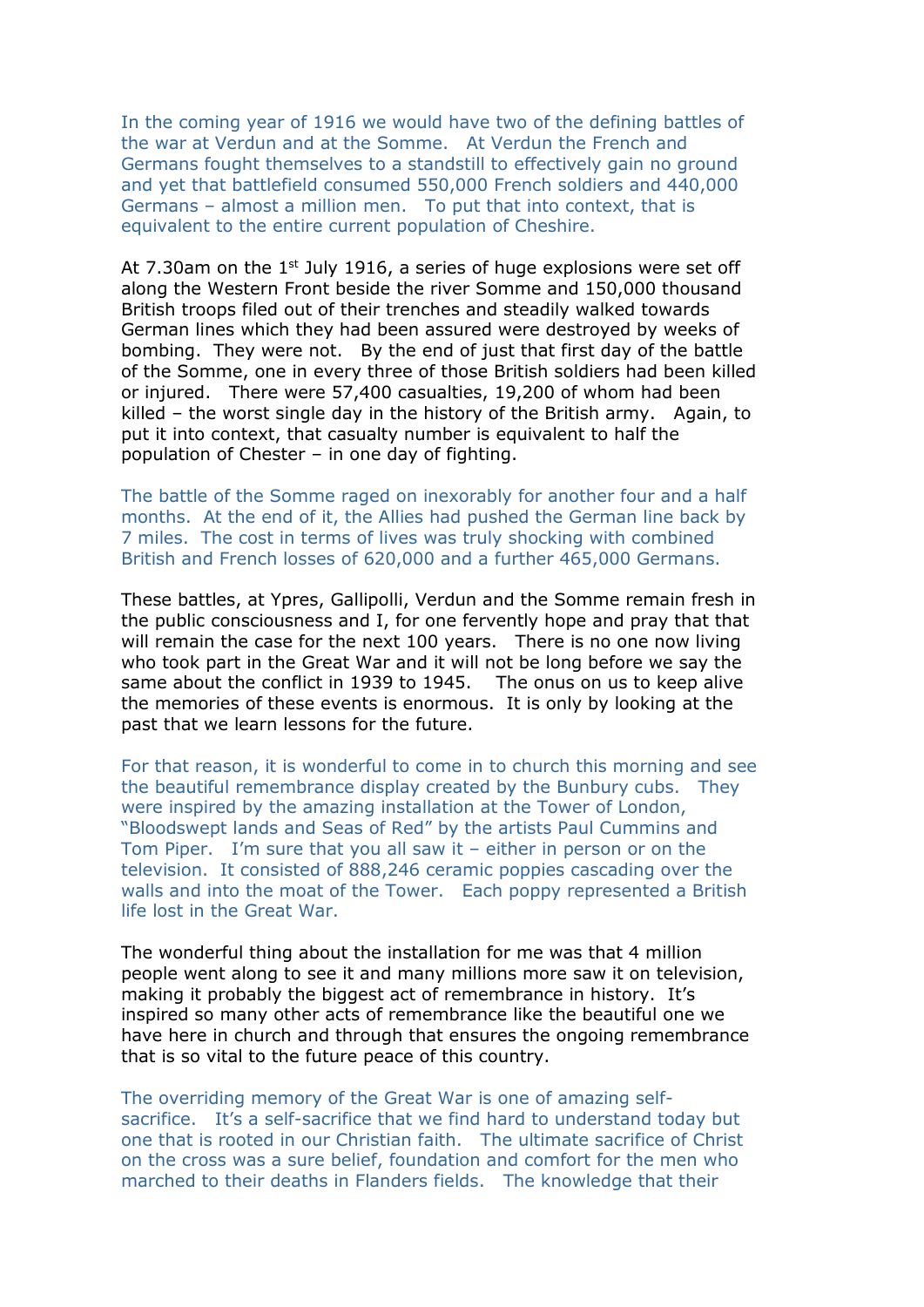sacrifice would save their country and their loved ones drove them on and nowhere is that better captured for me than in Marjorie Pickthall's poem, Marching Men.

*Under the level winter sky I saw a thousand Christs go by They sang an idle song and free As they went up to Calvary*

*Careless of eye and coarse of lip They marched in holiest fellowship That heaven might heal the world, they gave Their earth born dreams to deck the grave*

*With souls unpurged and steadfast breath They supped the sacrament of death And for each one, far off, apart Seven swords have rent a woman's heart*

It is increasingly difficult in our modern world to understand that concept of total sacrifice. We live in an increasingly self centred society where looking after number one seems to be the driving mantra and yet even now, we can look around and see that the example of Christ's sacrifice continues to drive enough people to give us hope for the future.

The sacrifice of our military did not end in 1918. It continued through the awful conflict in 1939 to 1945 and in many conflicts since, most recently in Iraq and Afghanistan. These most recent wars have reminded people of the debt that we owe to those that pay the ultimate price in life and limb to ensure our security. Society's recognition of that debt is reflected in the growth of charities like 'Help for Heroes' and the rise in contributions to the Royal British Legion's poppy campaign.

But sacrifice has not just been limited to members of the armed forces. We heard this week the wonderful news that Sierra Leone has, at last, been declared free from Ebola. This was only possible by the astonishing self-sacrifice of thousands of British doctors and nurses. When I spoke on Easter Sunday, I recounted the story of Dr Natalie McDermott, a young doctor who over the past 2 years has put her life at risk not once but three times to work to combat the Ebola Crisis in Liberia.

Dr McDermott is a Christian who heard the call of God and responded in the only way she knew. This was right at the start of the outbreak when there were no facilities available to repatriate health workers in the UK . As she put it herself,

"I knew it was where God wanted me to be and though this might sound crazy to many, for me it was simple – if I didn't volunteer, along with the many others, this epidemic was going to be completely out of control before the world woke up to it. I could not sit knowing what was developing – and the level of suffering involved – and not act."